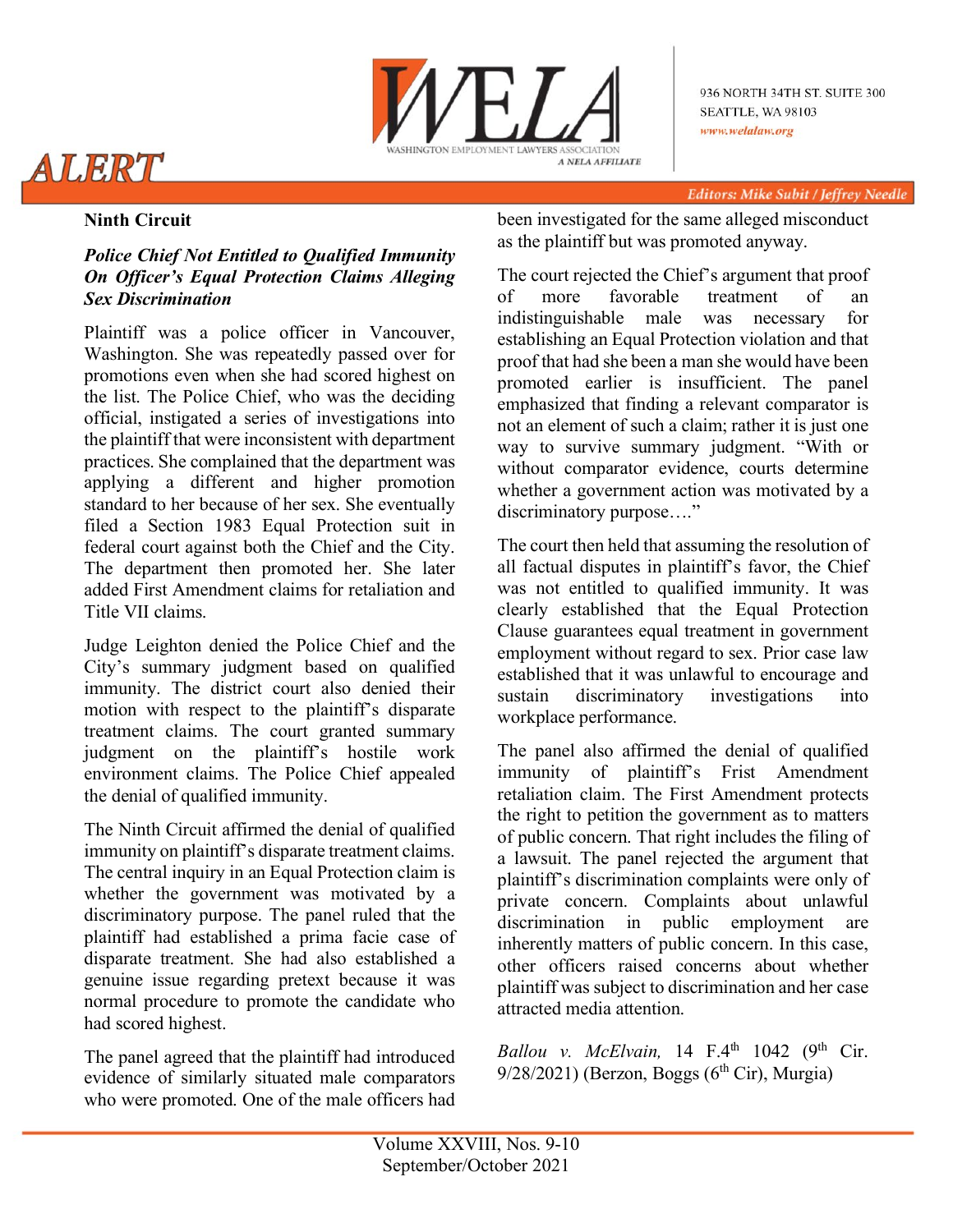

### *Ninth Circuit Withdraws Favorable Opinion on Implicit Bias Evidence; Concurrence Skeptical of Expert Testimony on Implicit Bias Remains*

On August 13, 2021, the Ninth Circuit issued an opinion in a Title VI case that contained language very helpful for plaintiffs in employment cases regarding implicit bias and expert testimony. On October 20, 2021, the majority withdrew its prior opinion and issued a new opinion that eliminated most of the discussion of implicit bias. The deleted language included the following:

> Not only are race-based stereotypes relevant to the discrimination inquiry, but such stereotypes need not be overt or even fully conscious to constitute intentional discrimination. We have recognized that "racial stereotypes often infect our decision-making processes only subconsciously." *Gonzalez-Rivera v. INS*, 22 F.3d 1441, 1450 (9th Cir. 1994). We have noted that a subtle discriminatory attitude does not "make the impact [of an adverse workplace action] less significant or less unlawful [but] serves only to make the courts' task of scrutinizing attitudes and motivation, in order to determine the true reason for employment decisions, more exacting." *Lynn v. Regents of Univ. of Cal*., 656 F.2d 1337, 1343 n.5 (9th Cir. 1981).

Instead, the majority now declined to address whether implicit bias may be probative or used as evidence of intentional discrimination under Title VI. Judge Miller's concurrence, expressing doubt that implicit bias testimony will "rarely, if ever, be admissible" remains.

*Yu v. Idaho State Univ.*, 15 F.4th 1236 (9th Cir. 10/20/2021) (Gould, Clifton, Miller).

#### **JOIN THE WELA LISTSERV**

WELA members are entitled to participate in an Internet-based electronic discussion group, or "listserv," that provides almost instant feed-back to questions and thoughts related to employment law. This is a terrific way to keep on top of the latest developments in the law, new defense tactics, judges, and recent jury attitudes. To become a part of this group, contact our moderator at [welalaworg@gmail.com.](mailto:welalaworg@gmail.com) We will verify your WELA membership and sign you up.

| <b>WELA Alert Editors</b>                                  |                                           |  |
|------------------------------------------------------------|-------------------------------------------|--|
| <b>Michael Subit</b>                                       | msubit@frankfreed.com                     |  |
|                                                            | $(206) 682 - 6711$                        |  |
|                                                            |                                           |  |
| <b>Jeffrey Needle</b>                                      | jneedlel@wolfenet.com                     |  |
|                                                            | $(206)$ 447-1560                          |  |
|                                                            |                                           |  |
| <b>2021 WELA Board of Directors</b><br><b>Beth Terrell</b> |                                           |  |
|                                                            | bterrell@terrellmarshall.com              |  |
| <b>Board Chair</b>                                         | $(206) 816 - 6603$                        |  |
| <b>Lindsay Halm</b>                                        | $halm@sbg-law.com$                        |  |
| <b>Board Vice-Chair</b>                                    | $(206) 622 - 8000$                        |  |
| New Members Chair                                          |                                           |  |
|                                                            |                                           |  |
| Kathleen Phair Barnard                                     | barnard@workerlaw.com                     |  |
| Immediate Past Chair                                       | $(206)$ 285-2828                          |  |
|                                                            |                                           |  |
| <b>Jeffrey Needle</b><br>Amicus Chair                      | jneedlel@wolfenet.com<br>$(206)$ 447-1560 |  |
|                                                            |                                           |  |
| Legislative Co-Chair                                       |                                           |  |
| <b>Jesse Wing</b>                                          | jessew@mhb.com                            |  |
| Legislative Co-Chair                                       | $(206) 622 - 1604$                        |  |
|                                                            |                                           |  |
| <b>Teri Healy</b>                                          |                                           |  |
| Secretary                                                  | $\text{teri.}$ healy@eeoc.gov             |  |
| Communications                                             | $(206)$ 220-6916                          |  |
| <b>Daniel F. Johnson</b>                                   | djohnson@bjtlegal.com                     |  |
| Treasurer                                                  | $(206) 652 - 8660$                        |  |
| CLE Co-Chair                                               |                                           |  |
|                                                            |                                           |  |
| <b>Robin Shishido</b>                                      | rshishido@shishidotaren.com               |  |
| CLE Co-Chair                                               | $(206) 684-9320$                          |  |
|                                                            |                                           |  |
| Hardeep S. Rekhi<br>Events Chair                           | hardeep@rekhiwolk.com                     |  |
|                                                            | $(206)$ 388-5887                          |  |